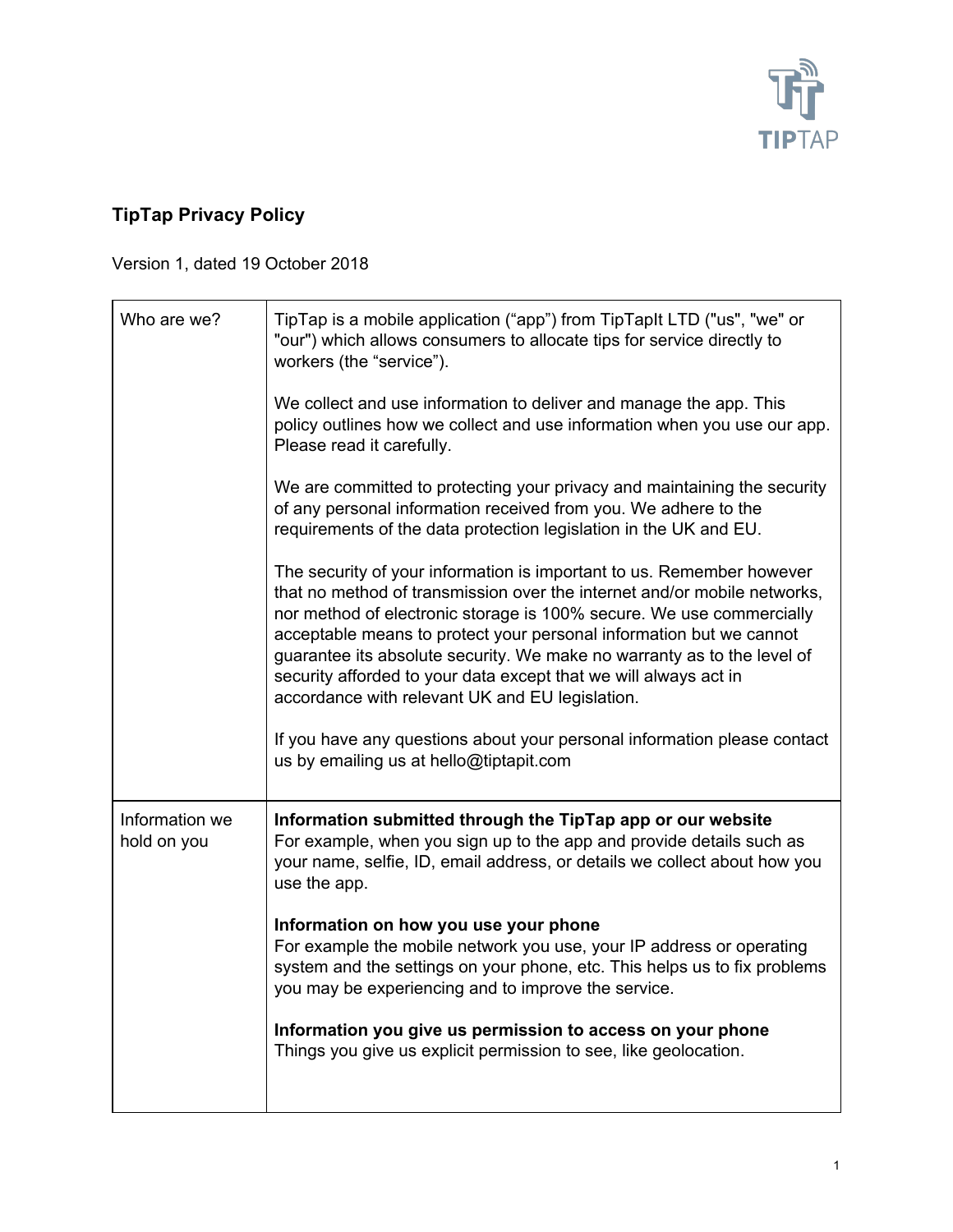

|                                | We do not:<br>Hold any information about your transactions through us. This<br>information is securely handled by our payment gateway provider, Stripe.<br>You can find Stripe's privacy policy here.                                                                                                                                                                                                                                                                                                                                                                                                                                                                                                                                                                                                                                                                                                                                                                                                                                                                                                                                                                                                                                                                                                                                                                                                                                  |
|--------------------------------|----------------------------------------------------------------------------------------------------------------------------------------------------------------------------------------------------------------------------------------------------------------------------------------------------------------------------------------------------------------------------------------------------------------------------------------------------------------------------------------------------------------------------------------------------------------------------------------------------------------------------------------------------------------------------------------------------------------------------------------------------------------------------------------------------------------------------------------------------------------------------------------------------------------------------------------------------------------------------------------------------------------------------------------------------------------------------------------------------------------------------------------------------------------------------------------------------------------------------------------------------------------------------------------------------------------------------------------------------------------------------------------------------------------------------------------|
| How we use your<br>information | We use information about you to deliver our services through our<br>app, thus allowing us to:<br>manage your account;<br>track, analyse and improve the service we give you and other<br>customers;<br>update you on any major changes to our app or our policies;<br>respond to communications you send us, such as any questions<br>or complaints you might send us;<br>update you on agreed communications;<br>$\blacksquare$<br>investigate any potential illegal activities.<br>When you give us feedback on the app we will store that feedback so that<br>we can improve delivery, and contact you regarding this if you have<br>agreed to this.<br>We may use and publish anonymised aggregated data about usage of<br>the app, such as but not limited to, frequency of use and usage of or<br>demand for different features. We will never publish any personally<br>identifiable data.<br>With your permission, we may use it to:<br>Market and communicate our products and services.<br>We do not:<br>Sell, rent or exchange your personal information with any third<br>party for commercial reasons.<br>We do not share your information with any third parties except as<br>described in this policy.<br>We follow strict security procedures in the storage and disclosure of<br>information which you have given us, to prevent unauthorised access in<br>accordance with the UK and EU data protection legislation. |
| Who we share it<br>with        | We may share your personal information with:<br>Anyone who works for us when they need it to do their job.<br>Any organisation which supports any of our services you use e.g.<br>Stripe.                                                                                                                                                                                                                                                                                                                                                                                                                                                                                                                                                                                                                                                                                                                                                                                                                                                                                                                                                                                                                                                                                                                                                                                                                                              |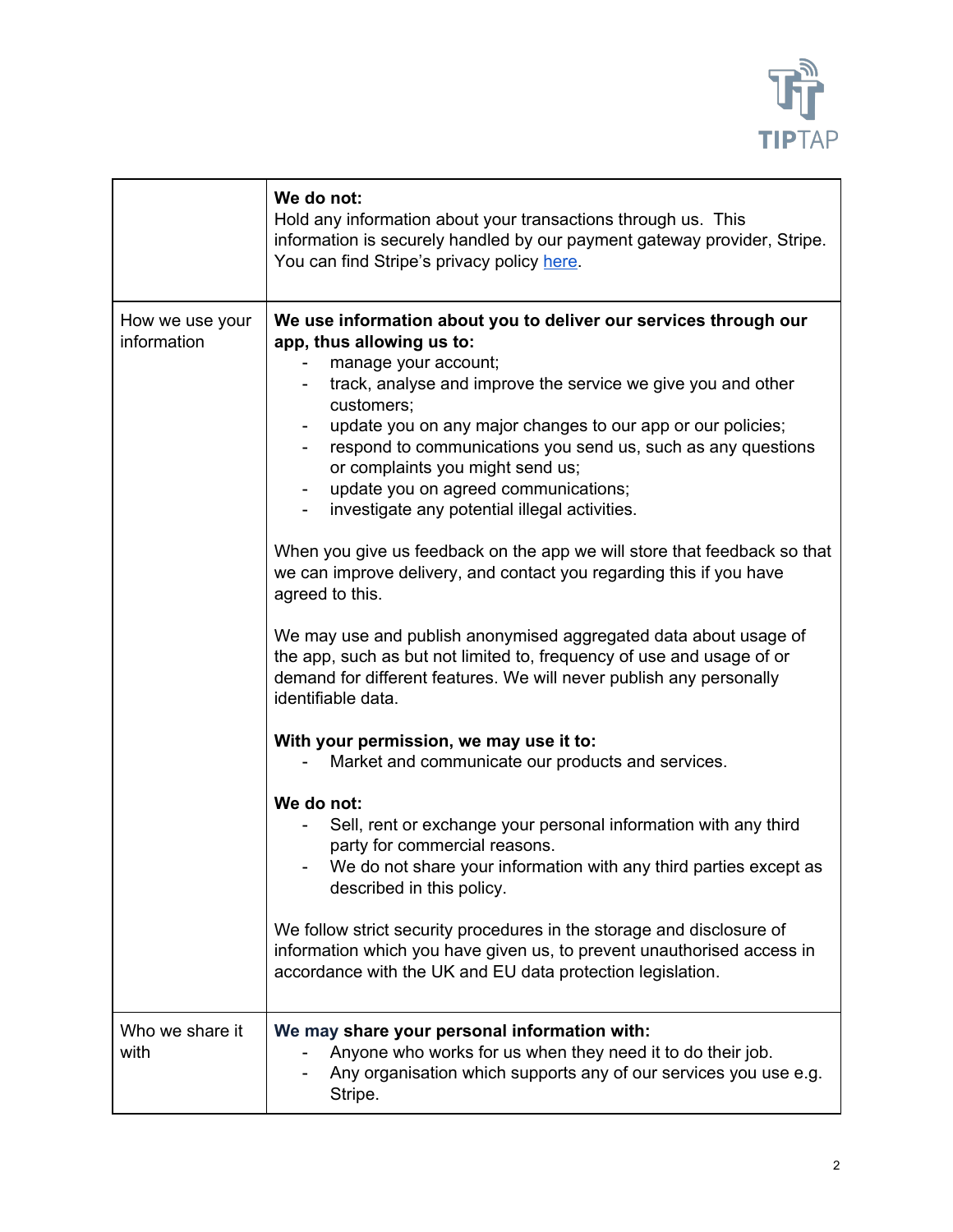

|                             | We may use third party services to collect, store, monitor and analyse the<br>data that we collect.                                                                                                                                                                                                                                                                                                                                                                                                                                                                                                                                                                                                                                                                                    |
|-----------------------------|----------------------------------------------------------------------------------------------------------------------------------------------------------------------------------------------------------------------------------------------------------------------------------------------------------------------------------------------------------------------------------------------------------------------------------------------------------------------------------------------------------------------------------------------------------------------------------------------------------------------------------------------------------------------------------------------------------------------------------------------------------------------------------------|
|                             | You should review and if necessary adjust your privacy settings on any<br>third-party apps, websites and services that you use to interact with<br>TipTap. This policy relates solely to information that you give us through<br>your use of the TipTap app.                                                                                                                                                                                                                                                                                                                                                                                                                                                                                                                           |
|                             | We'll also share it to comply with the law; to enforce our Terms and<br>Conditions or other agreements; or to protect the rights, property or<br>safety of us, our customers or others.                                                                                                                                                                                                                                                                                                                                                                                                                                                                                                                                                                                                |
| How long we<br>keep it      | We keep your data as long as you're using the TipTap app, and for up to<br>3 years after account inactivity.                                                                                                                                                                                                                                                                                                                                                                                                                                                                                                                                                                                                                                                                           |
|                             | We do not keep your information for longer than we need to for the<br>purposes described in this policy.                                                                                                                                                                                                                                                                                                                                                                                                                                                                                                                                                                                                                                                                               |
|                             | We may delete your information if you haven't used TipTap for more than<br>3 years.                                                                                                                                                                                                                                                                                                                                                                                                                                                                                                                                                                                                                                                                                                    |
| Your rights                 | You have a right to:<br>Access the personal data we hold about you, or to get a copy of it.<br>we will send this to you within a reasonable timeframe (and in<br>compliance with relevant data protection legislation).<br>Make us correct inaccurate data.<br>Ask us to delete, 'block' or suppress your data, we will do so as<br>far as we are reasonably able to do so (and in compliance with<br>relevant data protection legislation), though for legal reasons we<br>might not always be able to do it.<br>Object to us using your data for direct marketing and in certain<br>circumstances 'legitimate interests', research and statistical<br>reasons.<br>Withdraw any consent you've previously given us.<br>To do so, please contact us by emailing at hello@tiptapit.com. |
| Where we store<br>your data | Data we collect is encrypted and stored in a cloud platform database<br>within the EU.                                                                                                                                                                                                                                                                                                                                                                                                                                                                                                                                                                                                                                                                                                 |
|                             | Financial information is all held by Stripe                                                                                                                                                                                                                                                                                                                                                                                                                                                                                                                                                                                                                                                                                                                                            |